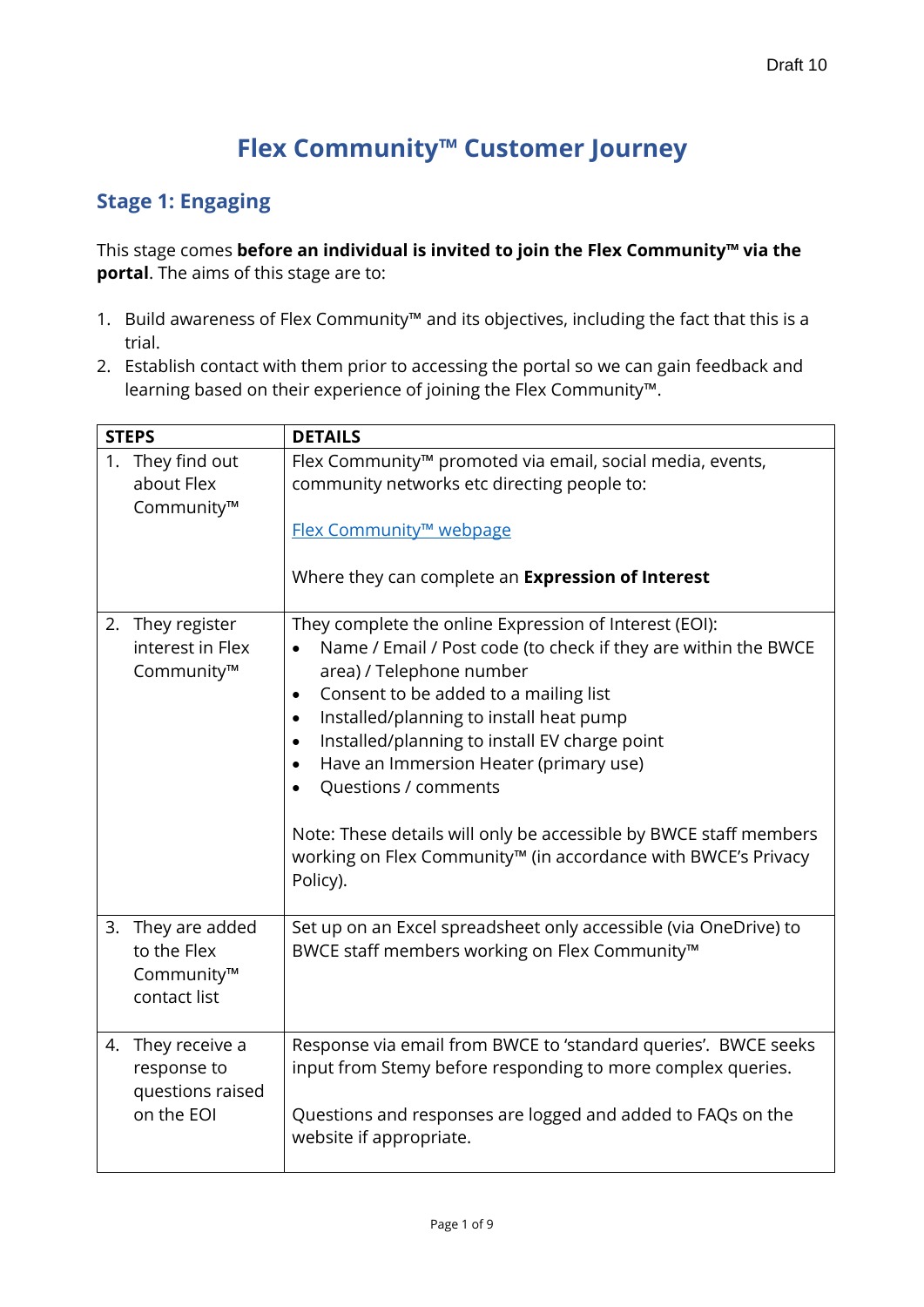| 5. They are<br>provided with an<br>opportunity to<br>attend a project<br>information<br>session (face-to-<br>face or online). | Meeting to provide the opportunity for potential participants to:<br>Receive a presentation on the project<br>$\bullet$<br>Ask questions<br>$\bullet$<br>Discuss the project with other potential participants<br>$\bullet$<br>Meet the organisers<br>$\bullet$<br>Gain a feeling for being part of the Flex Community <sup>™</sup><br>$\bullet$<br>Meeting to provide the opportunity for BWCE/Stemy to:<br>Gain the trust of potential participants<br>$\bullet$<br>Assess the understanding of potential participants<br>$\bullet$<br>Assess any issues regarding the suitability of potential<br>participants.<br>Notes:<br>These invites will only be sent to people who have registered<br>their interest. |
|-------------------------------------------------------------------------------------------------------------------------------|------------------------------------------------------------------------------------------------------------------------------------------------------------------------------------------------------------------------------------------------------------------------------------------------------------------------------------------------------------------------------------------------------------------------------------------------------------------------------------------------------------------------------------------------------------------------------------------------------------------------------------------------------------------------------------------------------------------|
| 6. They are asked to<br>complete an<br>online Energy<br>Awareness and<br><b>Attitudes Survey</b>                              | This is to collect baseline information on participants to contribute<br>towards the learning of the project. It is a prerequisite to receiving<br>the Portal link.<br><b>Energy Awareness &amp; Attitudes Survey</b>                                                                                                                                                                                                                                                                                                                                                                                                                                                                                            |
| 7. Once they have<br>completed the<br>survey they are<br>invited to access<br>the Flex<br>Community™<br>portal                | An invite is sent from the Flex Community <sup>™</sup> Portal.<br>A separate email is sent with the following documents attached:<br><b>Portal Guidelines</b><br>$\bullet$<br>Portal Feedback Template<br>$\bullet$<br>They are asked to (but not required to) provide feedback on their<br>user experience of the Portal.                                                                                                                                                                                                                                                                                                                                                                                       |

### **Stage 2: Uploading details on the Flex Community™ Portal**

The **Flex Community™ Portal** developed by Stemy Energy in collaboration with BWCE is the website which enables householders to join and participate in Flex Community™.

The Flex Community™ Portal will enable them to:

- 1. Upload information to build up a comprehensive smart energy profile**.**
- 2. Apply to install Stemy smart technology to enable any existing energy technology they have to provide flexibility to the electricity grid.
- 3. Apply to install new energy technology (e.g. heat pump, EV charge post) PLUS Stemy smart technology enabling them to provide flexibility to the electricity grid**.**
- 4. Arrange site surveys with potential installers and choose which one they wish to proceed to installation with.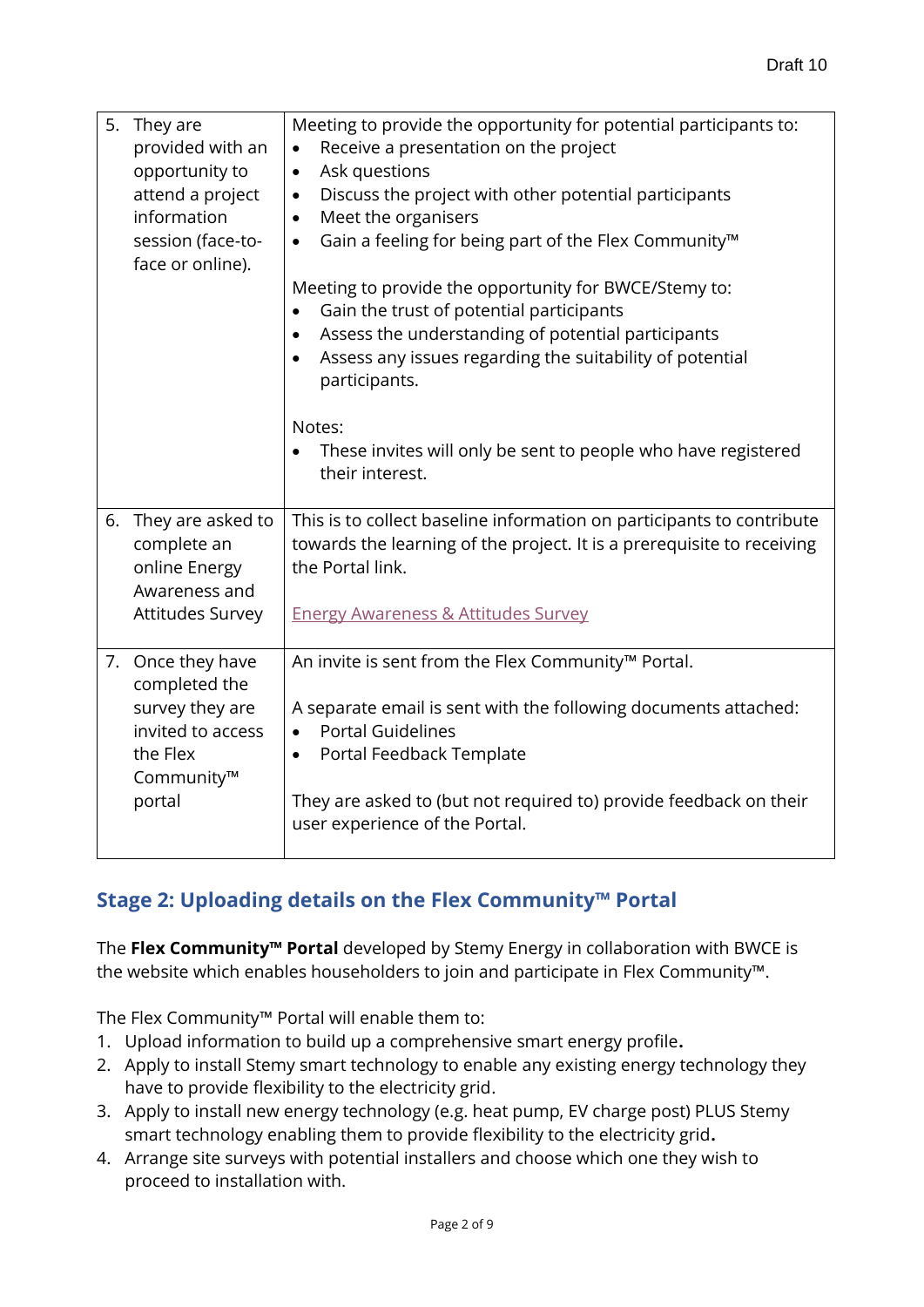5. Arrange an installation date.

Once they have arranged an installation date (5) they will **go outside the portal to complete their installation** and make the necessary **contractual arrangements with the installer.**

| <b>STEPS</b>                                   | <b>DETAILS</b>                                                                                                                                                                                                                                                                                                                                                                                                                         |
|------------------------------------------------|----------------------------------------------------------------------------------------------------------------------------------------------------------------------------------------------------------------------------------------------------------------------------------------------------------------------------------------------------------------------------------------------------------------------------------------|
| They register as a<br>8.<br>user on the Portal | This creates their unique password-protected account.                                                                                                                                                                                                                                                                                                                                                                                  |
|                                                | By registering, they are agreeing to the Terms and Conditions,<br>with its associated Privacy Policy, which cover their use of the<br>Portal.                                                                                                                                                                                                                                                                                          |
|                                                | They receive an email from Flex Community™ confirming their<br>successful account set-up.                                                                                                                                                                                                                                                                                                                                              |
| They complete My<br>9.<br>Profile              | All users need to complete My Profile. This is where they<br>provide the following information:                                                                                                                                                                                                                                                                                                                                        |
|                                                | Personal data.<br>٠<br>Property – age, size in square metres (all floors), photos of<br>٠<br>property, fuse box and electricity meter.<br>Electricity supply - supplier and tariff.<br>٠<br>Energy efficiency measures - cavity wall and loft<br>٠<br>insulation, double glazing plus a photograph of their<br>Energy Performance Certificate (EPC) if available.<br>Internet connection.<br>٠<br>Existing technology installation(s). |
|                                                | This information is used to:                                                                                                                                                                                                                                                                                                                                                                                                           |
|                                                | Assess technical eligibility for the different Plans on offer.<br>٠<br>Ensure that there is a baseline of information to<br>$\bullet$<br>determine whether flexibility services can be provided.<br>Provide installers with householder details if and when<br>they are asked to provide a quote for the installation of an<br>energy technology.                                                                                      |
|                                                | Completion of all questions in this section are required before<br>users can proceed to the next step.                                                                                                                                                                                                                                                                                                                                 |
| 10. They complete one or<br>more Plans         | A Plan is a combination of energy technology (e.g. heat pump)<br>PLUS smart technology to enable the energy technology to<br>communicate with the electricity grid via the Flex<br>Community™ intelligence to offer flexibility.                                                                                                                                                                                                       |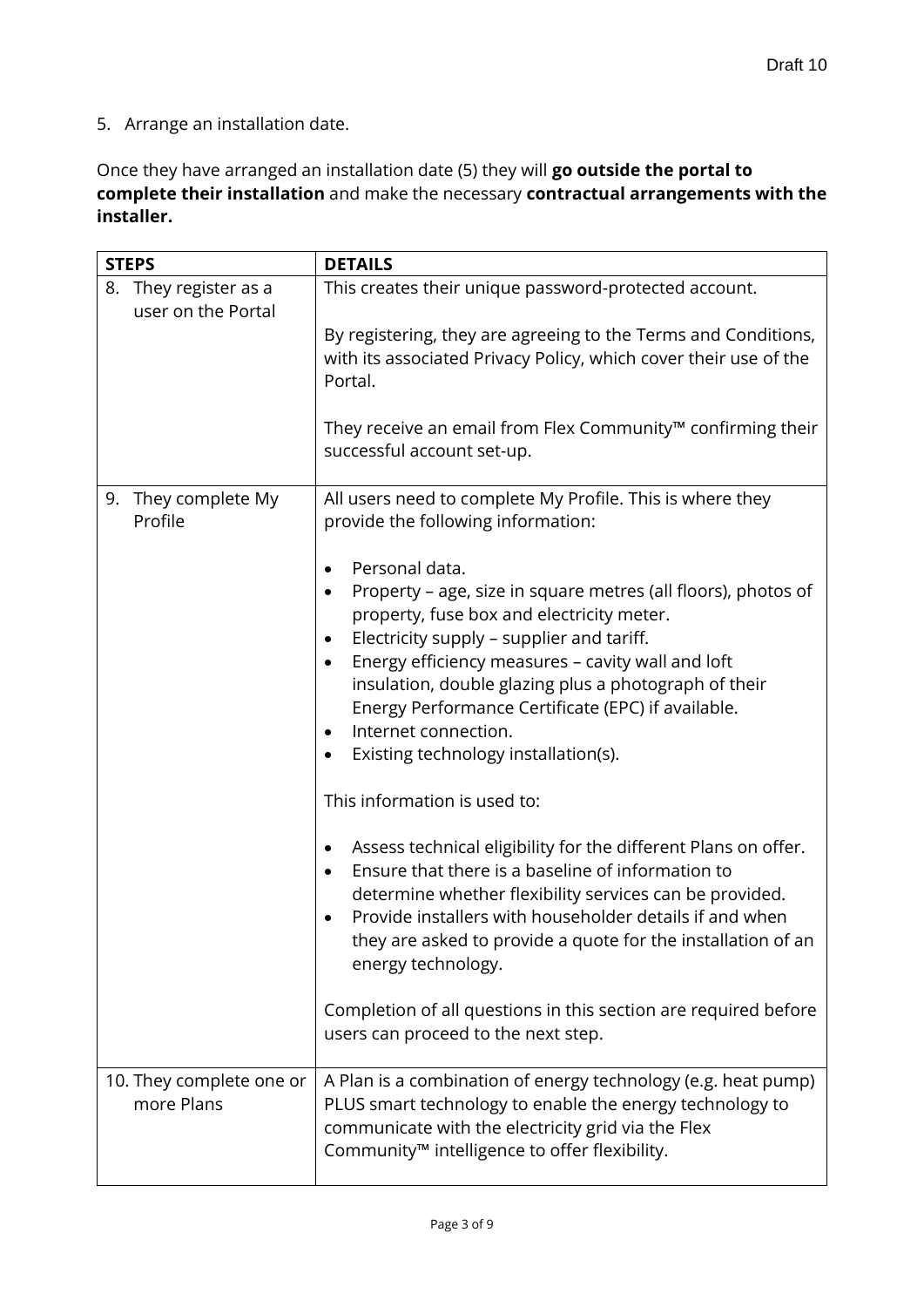|                                                                                         | Currently the following Plans are available on the Portal:<br>Heat Pump Plan - to install a heat pump plus Stemy<br>technology to provide flexibility.<br>EV charge point plan - to install an EV charge point plus<br>$\bullet$<br>Stemy technology to provide flexibility.<br>Flexibility Plan – if they want to offer flexibility from<br>existing energy technology i.e. a Heat Pump, EV charge<br>point or Immersion Heater, in their home.<br>To apply for a Plan they will need to complete a<br>questionnaire. The introduction to each Plan Survey details<br>the information they will need to have ready to hand to<br>complete the questionnaire.<br>Email addresses to ask for support and a set of FAQs are also<br>available in the Portal. |
|-----------------------------------------------------------------------------------------|------------------------------------------------------------------------------------------------------------------------------------------------------------------------------------------------------------------------------------------------------------------------------------------------------------------------------------------------------------------------------------------------------------------------------------------------------------------------------------------------------------------------------------------------------------------------------------------------------------------------------------------------------------------------------------------------------------------------------------------------------------|
|                                                                                         | Details on the Stemy smart devices householders will need to<br>install to connect their existing and/or energy technology to<br>the grid is available in the Plan Actions section.                                                                                                                                                                                                                                                                                                                                                                                                                                                                                                                                                                        |
|                                                                                         | By registering on the Portal and applying for a Plan a<br>householder is not yet committing themselves to participate<br>in Flex Community™.                                                                                                                                                                                                                                                                                                                                                                                                                                                                                                                                                                                                               |
| 11. They receive<br>confirmation of their<br>Plan application and<br>what happens next. | Emails sent by Flex Community™.                                                                                                                                                                                                                                                                                                                                                                                                                                                                                                                                                                                                                                                                                                                            |
| 12. They are informed<br>whether or not they<br>have been approved<br>to join a Plan.   | Approval decisions are made in weekly meetings between<br>BWCE and Stemy Energy. Approval may require further<br>information to be provided regarding the householder's<br>specific circumstances.                                                                                                                                                                                                                                                                                                                                                                                                                                                                                                                                                         |
|                                                                                         | If they are approved for either the Heat Pump or EV charging<br>point plan they will go to:<br>Stage 3a: Installation of Flex enabled Energy Equipment<br>And then to:                                                                                                                                                                                                                                                                                                                                                                                                                                                                                                                                                                                     |
|                                                                                         | <b>Stage 3b: Installation of Stemy Technology to make</b><br>existing or newly installed Energy Equipment Flex<br>enabled.                                                                                                                                                                                                                                                                                                                                                                                                                                                                                                                                                                                                                                 |
|                                                                                         | If they are approved for the Flexibility Plan they will go to:<br><b>Stage 3b: Installation of Stemy Technology to make</b>                                                                                                                                                                                                                                                                                                                                                                                                                                                                                                                                                                                                                                |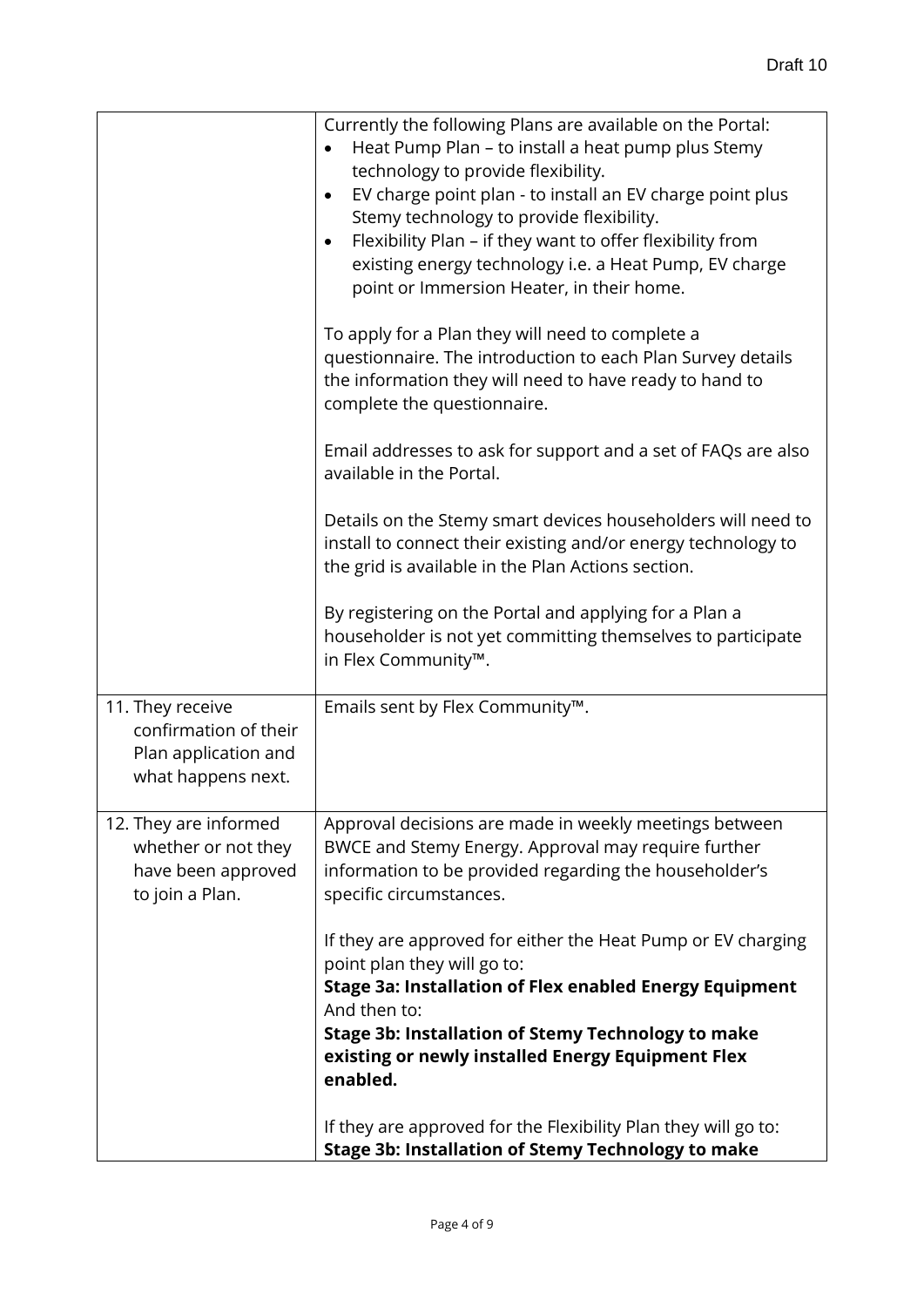| existing or newly installed Energy Equipment Flex<br>enabled.                                         |
|-------------------------------------------------------------------------------------------------------|
| If they are not approved, they are informed of this decision<br>and the reasons why it has been made. |

# **Stage 3a: Installation of Flex enabled Energy Equipment**

| <b>STEPS</b>                                                                                                                                                                   | <b>DETAILS</b>                                                                                                                                                                                                                                                                                                                                                                                                                                                                                                                                                                                                                                    |
|--------------------------------------------------------------------------------------------------------------------------------------------------------------------------------|---------------------------------------------------------------------------------------------------------------------------------------------------------------------------------------------------------------------------------------------------------------------------------------------------------------------------------------------------------------------------------------------------------------------------------------------------------------------------------------------------------------------------------------------------------------------------------------------------------------------------------------------------|
| 13. They are required to<br>sign Third Party Plan<br>Terms & Conditions<br>(including associated<br>Privacy Policy)<br>relating to installation<br>before they can<br>proceed. | Terms and Conditions with Consumers in relation to Third<br>Party Providers Plans, which cover their application for the<br>installation, operation and use of the energy equipment<br>supplied by the third-party providers, and also cover the<br>required installation and use of Stemy Equipment which<br>enables the Energy Equipment to offer simulated flexibility to<br>the electricity grid                                                                                                                                                                                                                                              |
|                                                                                                                                                                                | These Terms & Conditions do not commit the householder to<br>install any Energy Equipment in their property. The final<br>decision to install will be made between the householder and<br>an installer and the contract will be between the two.<br>However, by signing these Terms & Conditions they will be<br>making an agreement that:<br>Any third-party installers they are introduced to via the<br>٠<br>Portal will only be able to install Energy Equipment with<br>flex-enabled energy technologies; PLUS,<br>Locally-based electrical installers will install the Stemy<br>$\bullet$<br>Equipment to enable them to offer flexibility. |
|                                                                                                                                                                                |                                                                                                                                                                                                                                                                                                                                                                                                                                                                                                                                                                                                                                                   |
| 14. They receive an<br>invitation from the<br>installer(s) to arrange<br>a pre-installation                                                                                    | The following steps take place via the Flex Community™ Portal,<br>leading up to the householder receiving the invite to arrange a<br>pre-instalation evaluation visit:                                                                                                                                                                                                                                                                                                                                                                                                                                                                            |
| evaluation visit(s)                                                                                                                                                            | a. After signing the Terms & Conditions outlined above,<br>Stemy will create a solution for the Plan and upload it to<br>the Portal. This solution is Stemy's identification of suitable<br>Energy Equipment product(s) that are likely to meet the<br>householder's needs.                                                                                                                                                                                                                                                                                                                                                                       |
|                                                                                                                                                                                | b. BWCE assigns installer(s) to the solution(s).                                                                                                                                                                                                                                                                                                                                                                                                                                                                                                                                                                                                  |
|                                                                                                                                                                                | Flex Community <sup>™</sup> sends an email to the assigned installers<br>c.<br>informing them that they have a potential customer and                                                                                                                                                                                                                                                                                                                                                                                                                                                                                                             |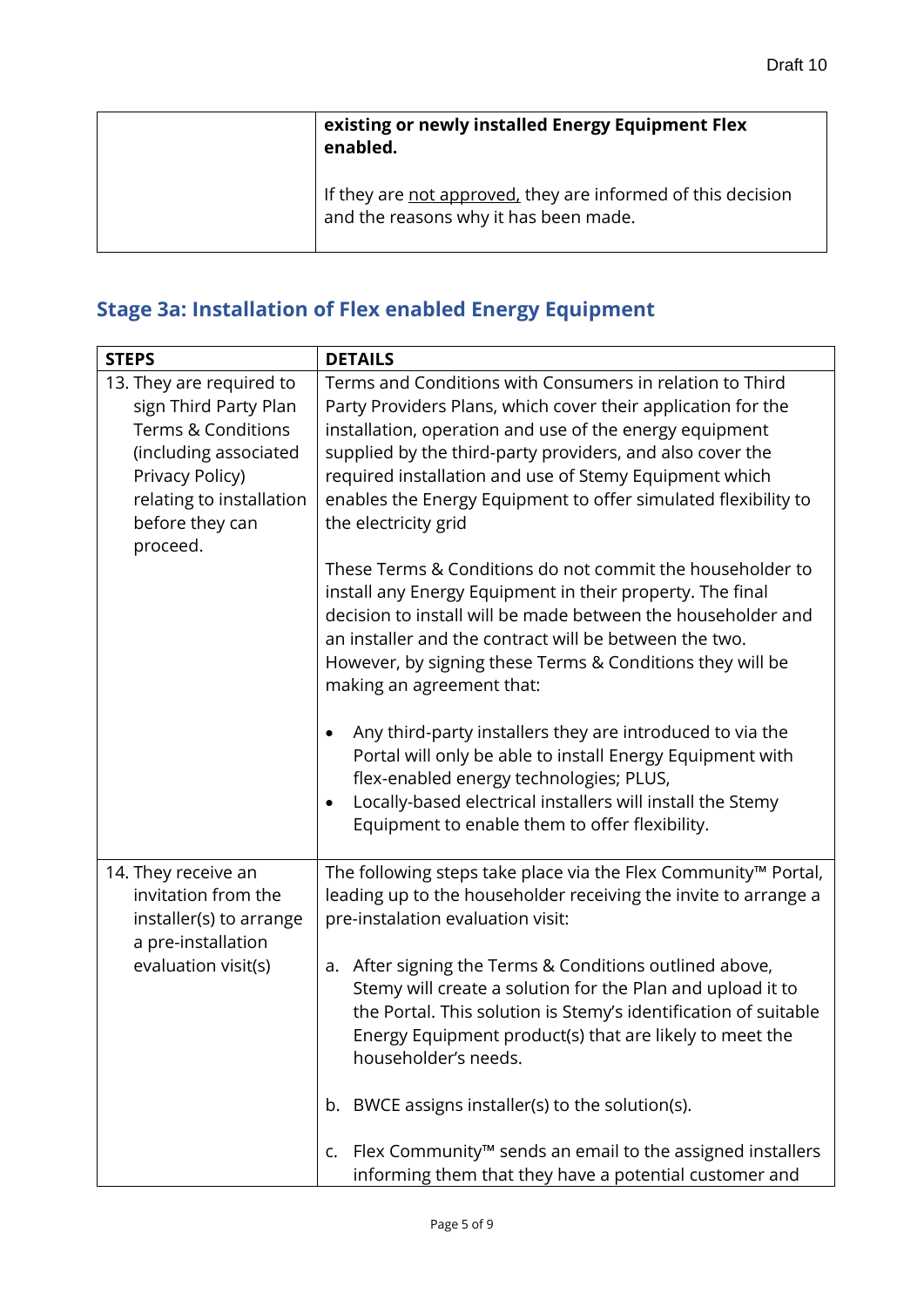|                                                                                 | inviting them to contact the potential customer direct to<br>discuss their needs and arrange an evaluation visit (if<br>necessary).<br>The installer and customer agree an evaluation visit date<br>d.<br>over the phone and the installer uploads the agreed date<br>to the Portal as a record. |
|---------------------------------------------------------------------------------|--------------------------------------------------------------------------------------------------------------------------------------------------------------------------------------------------------------------------------------------------------------------------------------------------|
|                                                                                 |                                                                                                                                                                                                                                                                                                  |
| 15. They have one or<br>more pre-installation<br>survey carried out             | Pre-installation/evalauation survey(s) carried out.                                                                                                                                                                                                                                              |
| 16. They receive quotes<br>and designs/plans of<br>the proposed<br>installation | Installer(s) quotes and plans are uploaded onto the Portal for<br>householders to view and include details of Energy Equipment<br>that they propose to install.                                                                                                                                  |
|                                                                                 | The householder is also informed of any electrical remedial<br>work that they need to carry out (at their own expense) prior<br>to installation.                                                                                                                                                 |
| 17. They choose an<br>installer to carry out<br>the installation                | Once all the installer(s) have uploaded their quote(s) to the<br>Portal, Stemy checks that it is complete. If it is, Stemy<br>'approves' the quote and the householder is notified by email<br>to check and choose a quote on the Portal.                                                        |
|                                                                                 | The householder will accept the quote from one installer and<br>contract them to carry out the installation. This is done<br>outside the Portal directly with the installer.                                                                                                                     |
| 18. They book the<br>installation date                                          | When the householder has chosen a quote, the installer<br>receives an email that their quote has been selected                                                                                                                                                                                   |
|                                                                                 | The installer and customer agree an installation date over the<br>phone and the installer uploads the agreed date to the Portal<br>as a record.                                                                                                                                                  |
|                                                                                 | The installer uploads the installation details to the Portal,<br>which the householder can see in their account.                                                                                                                                                                                 |
| 19. Installation is carried<br>out                                              | Their Energy Equipment (e.g. heat pump or EV charge point) is<br>installed.                                                                                                                                                                                                                      |
|                                                                                 | Contractual arrangements for installing a heat pump or EV<br>charge point will be between the householder and<br>installer.                                                                                                                                                                      |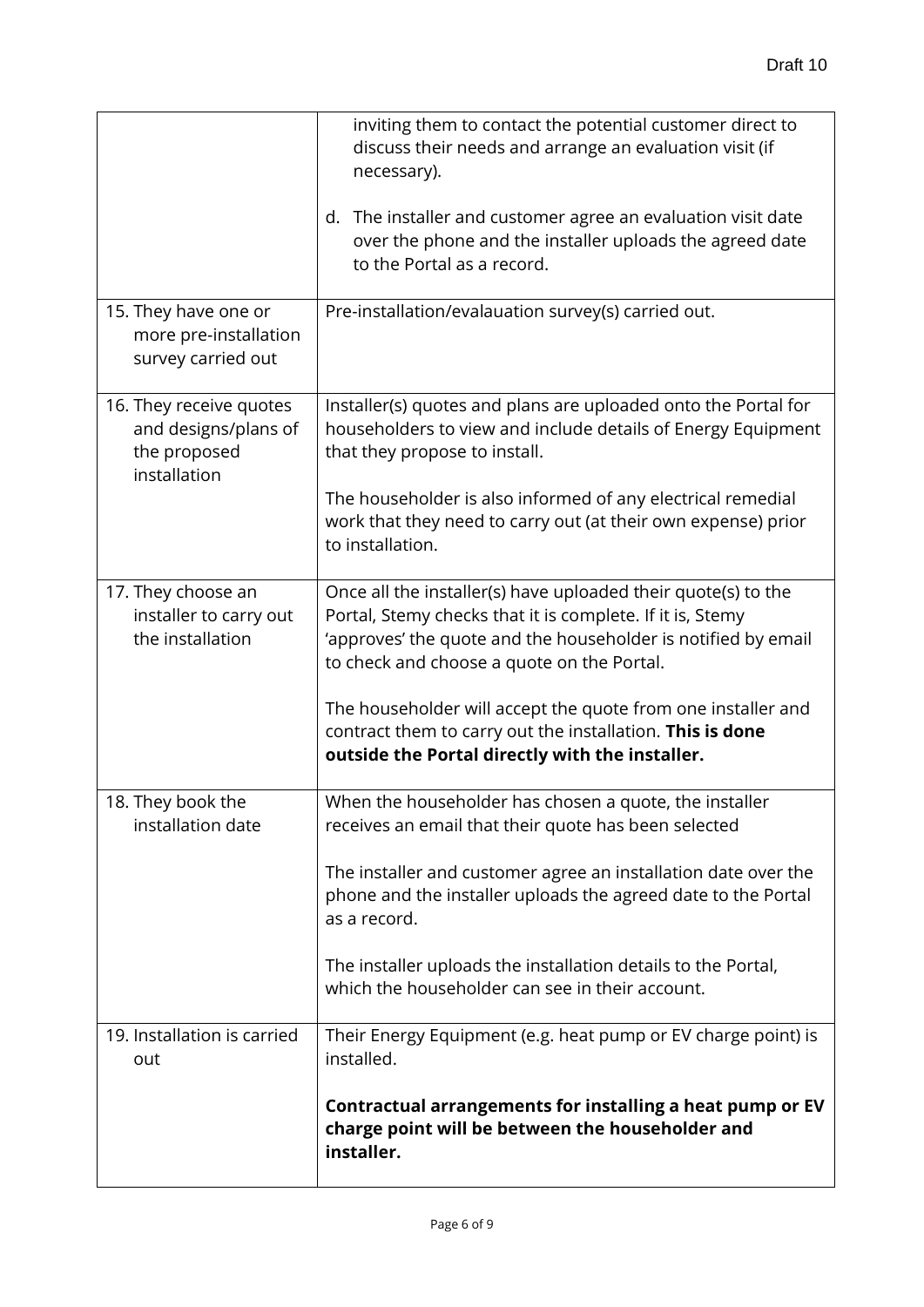| Once installation is complete go to <b>Stage 4: Providing</b><br><b>Flexibility.</b> |
|--------------------------------------------------------------------------------------|
|                                                                                      |

## **Stage 3b: Installation of Stemy Technology to make existing or newly installed Energy Equipment Flex enabled**

| <b>STEPS</b>                                                                                                                                                            | <b>DETAILS</b>                                                                                                                                                                                                                                                                                                            |
|-------------------------------------------------------------------------------------------------------------------------------------------------------------------------|---------------------------------------------------------------------------------------------------------------------------------------------------------------------------------------------------------------------------------------------------------------------------------------------------------------------------|
| 20. They are required to<br>sign Flex Plan Terms<br>& Conditions<br>(including associated<br>Privacy Policy)<br>relating to installation<br>before they can<br>proceed. | Terms and Conditions with Consumers in relation to Stemy<br>FLEX Plans, which cover the required installation and use of<br>Stemy Technology which enables the Energy Equipment they<br>have, or will have installed, to offer simulated flexibility to the<br>electricity grid.                                          |
| 21. They arrange an<br>installation date with<br>an electrician                                                                                                         | The following steps take place via the Flex Community™ Portal,<br>leading up to the householder receiving the invite to arrange<br>an installation visit from the electrician:                                                                                                                                            |
|                                                                                                                                                                         | 1. After signing the Terms & Conditions outlined above,<br>Stemy will create a solution for the Plan and upload it to<br>the Portal. This solution is Stemy's identification of the<br>required Stemy device to enable the householder's Energy<br>Equipment to offer flexibility to the grid.                            |
|                                                                                                                                                                         | BWCE assigns electrician(s) to the solution.<br>2.                                                                                                                                                                                                                                                                        |
|                                                                                                                                                                         | Flex Community <sup>™</sup> sends an email to the assigned<br>3.<br>electrician(s) informing them that they have a householder<br>who requires Stemy device to be installed and inviting<br>them to upload a quote for their time to undertake the<br>installation (the Stemy Technology is provided free-of-<br>charge). |
|                                                                                                                                                                         | The electrician(s) uploads their quote to the Portal.<br>4.                                                                                                                                                                                                                                                               |
|                                                                                                                                                                         | 5. Stemy checks that it is a valid quote.                                                                                                                                                                                                                                                                                 |
|                                                                                                                                                                         | 6. If it is, BWCE selects the preferred electrician and they<br>receive an email of confirmation.                                                                                                                                                                                                                         |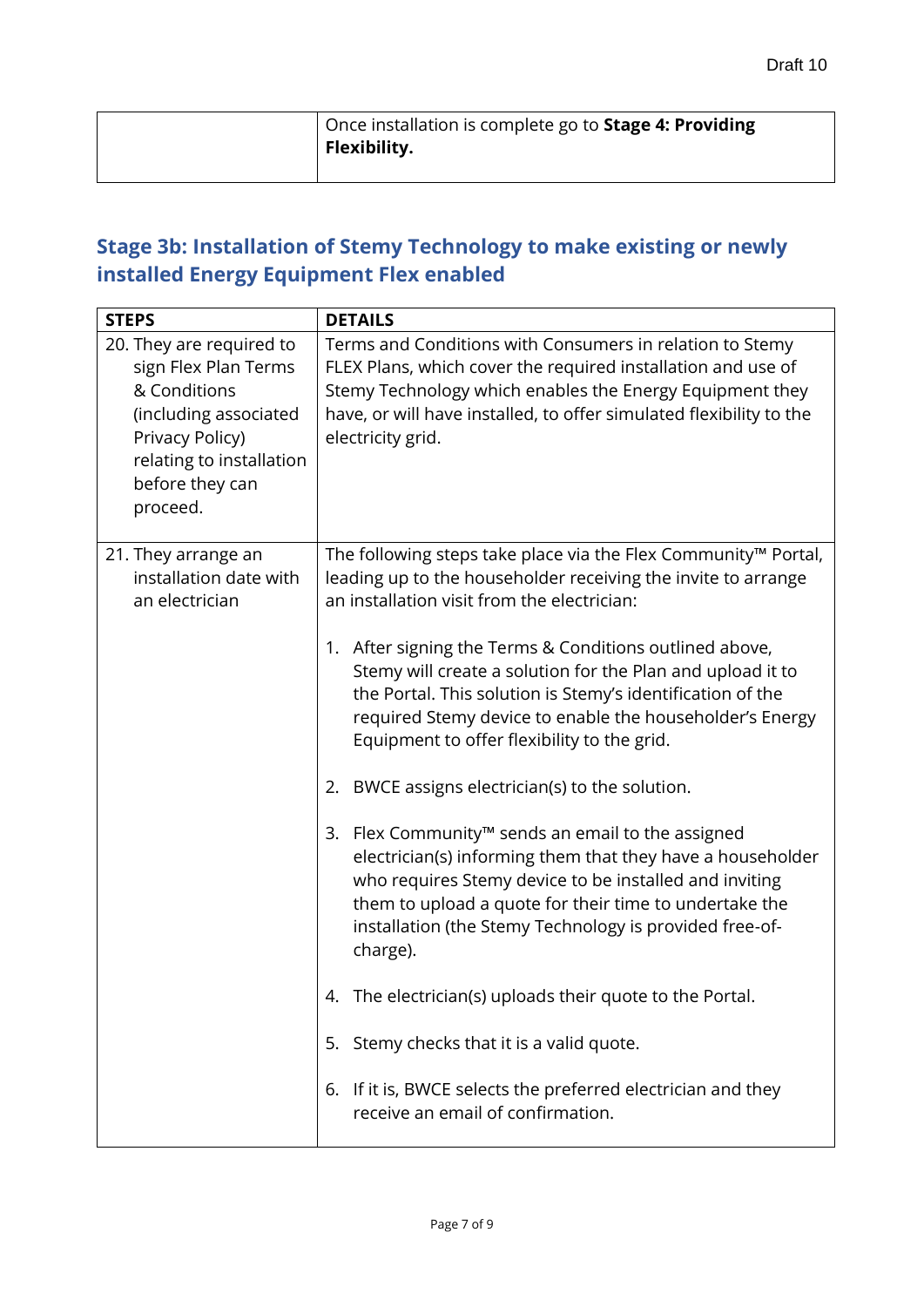|                             | 7. The electrician and customer agree an installation date<br>over the phone and the electrician uploads the agreed date<br>to the Portal as a record.<br>The electrician uploads the installation details to the Portal,<br>8.<br>which the householder can see in their account. |
|-----------------------------|------------------------------------------------------------------------------------------------------------------------------------------------------------------------------------------------------------------------------------------------------------------------------------|
| 22. Installation is carried | The Stemy Equipment is installed.                                                                                                                                                                                                                                                  |
| out                         | The householder will receive guidance from installer on how to<br>use the Stemy App to register and activate the Stemy device in<br>their home.                                                                                                                                    |
|                             | The householder will also have received the App Manual and<br>Quick Guide prior to the installation.                                                                                                                                                                               |
|                             | Stemy Energy are available for remote technical support if<br>required.                                                                                                                                                                                                            |
|                             | Once installation is complete go to Stage 4: Providing<br>Flexibility.                                                                                                                                                                                                             |

#### **Stage 4: Providing Flexibility**

This stage applies to those householders who have either:

- Completed and been accepted onto a Flexibility Plan for existing Energy Equipment.
- Installed flex enabled Energy Equipment via Flex Community™.

| <b>STEPS</b>                                                                     | <b>DETAILS</b>                                                                                                                                                                                                                                     |
|----------------------------------------------------------------------------------|----------------------------------------------------------------------------------------------------------------------------------------------------------------------------------------------------------------------------------------------------|
| 23. The Stemy<br>Equipment has a<br>period of time in<br>manual operation        | A period of time in manual mode is used to build up an energy<br>use profile of the Energy Equipment (e.g. heat pump, EVCP<br>immersion heater)                                                                                                    |
| 24. The Stemy<br>Equipment is put into<br>automatic mode<br>(intelligence on) by | Stemy will send an email to householders when they have<br>sufficient background data and are ready for the<br>householder's App to be in automatic mode.                                                                                          |
| the householder via<br>the App but with no<br>flexibility offered                | There will be a period of time when the Stemy platform<br>optimises the householder's use of their Energy Equipment<br>based on their preferences during the manual mode and other<br>factors (e.g. presence of solar pv or a Time of Use Tariff). |